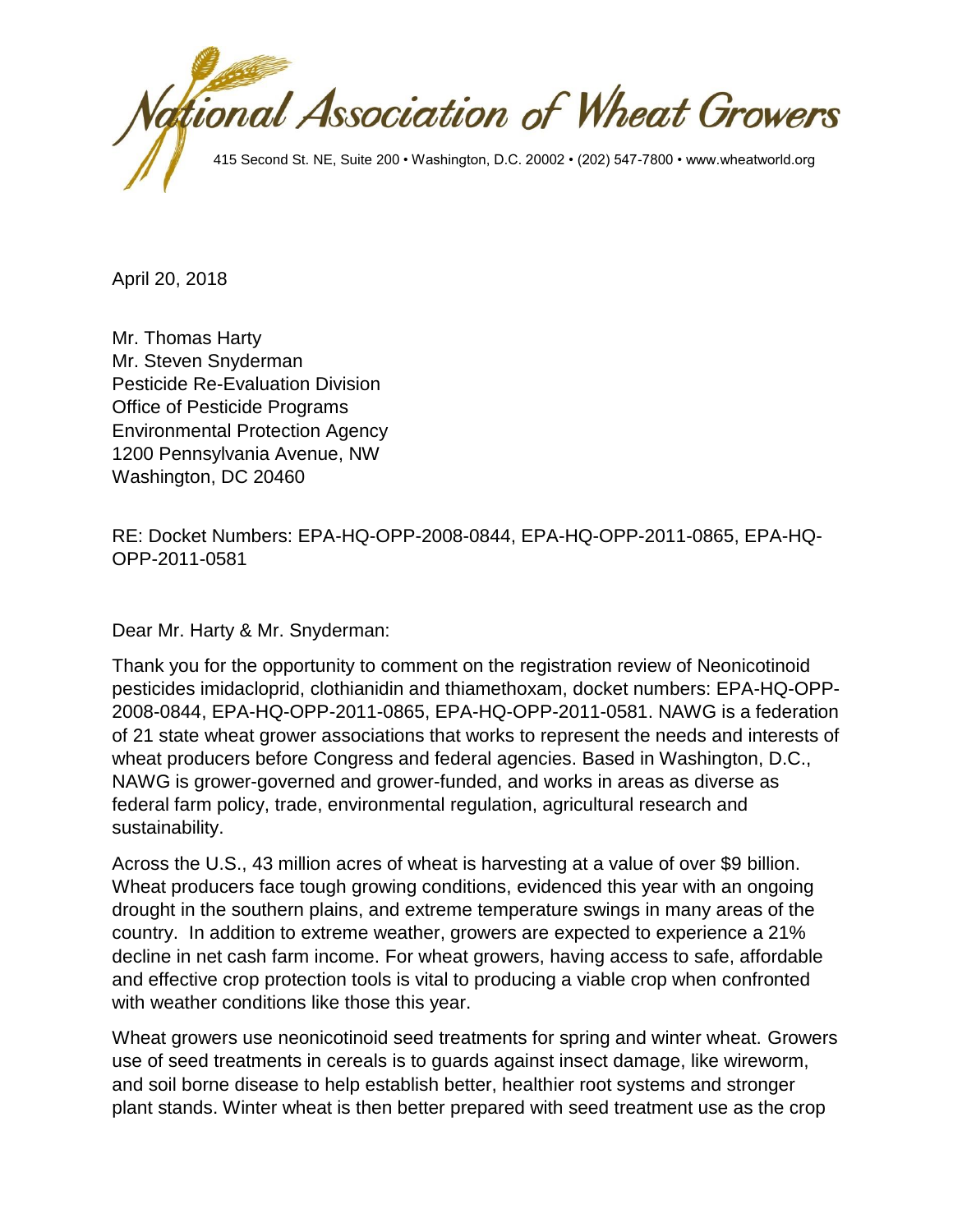enters dormancy in the fall and better able to survive harsh weather conditions. This technology is important to wheat growers that have determined that this is the most effective and appropriate tool to address the needs of their crop. A study of the Value of Neonicotinoids in North American Agriculture by AgInformatics found that without neonicotinoids, the increased cost per planted acre was \$2.76 for winter wheat and \$1.97 for spring wheat using alternative chemistry. The cost increase of wheat production if neonicotinoids were not available would include an increase in pesticide applications, crop scouting, and higher seeding rates, not to mention growers' management time.

Seed treatments offer NAWG members an economical and efficient means for protecting their wheat seed from damage from early-season seed-borne and soil-borne insects, pests, pathogens and diseases. Using seed treatments reduces the need for expensive chemistry rescue treatments (if available) and/or replanting a failed wheat crop if the pest outbreak was not controlled. Wheat seed is particularly susceptible to numerous types of smut, a fungal disease that infects cereal grain, resulting in loss of yield and quality. Seed treatments have proven to be effective in controlling smut, allowing growers to maximize yield and produce higher quality grain. Treated wheat seed with neonicotinoids are better protected against seed-borne diseases, Pythium infection, dry seed decay, early season foliar diseases, aphids, early season Hessian fly and wireworm than other alternative seed treatment chemistries. For some destructive insects such as wireworms, there are no alternative products for wheat growers. Neonicotinoid seed treatments are the only labeled product for wireworm control in wheat. Wireworm is an insect pest common to the Pacific Northwest growing region, and periodically present in other wheat growing regions. A photo of the damage wireworms can do to a wheat field in Washington State is attached (photo from Washington State University).

NAWG members understand the importance of proper use and management of treated seed. NAWG joined with the American Seed Trade Association and other commodity organization in spreading the message of stewardship of treated seed. Our joint publications remind growers to follow label directions, eliminate weeds, minimize dust, be aware of honey bees and hives near fields, and clean planting equipment, remove leftover treated seed and dispose of properly. NAWG is also encouraging our members to manage any seed spills appropriately by being aware of when and where seed spills are likely to occur and to clean or cover up seed spills immediately. These stewardship efforts protect wildlife and beneficial insects like bees near seed storage and during the planting season.

NAWG is concerned that EPA assessments are overly conservative and do not represent real-world risks. Risk decisions should not be based on highly conservative risk assessments. Further refinements in the assessment are necessary to better represent the real-world situations encountered by wheat growers that should be measured against the benefits of neonicotinoid products. NAWG and other grower